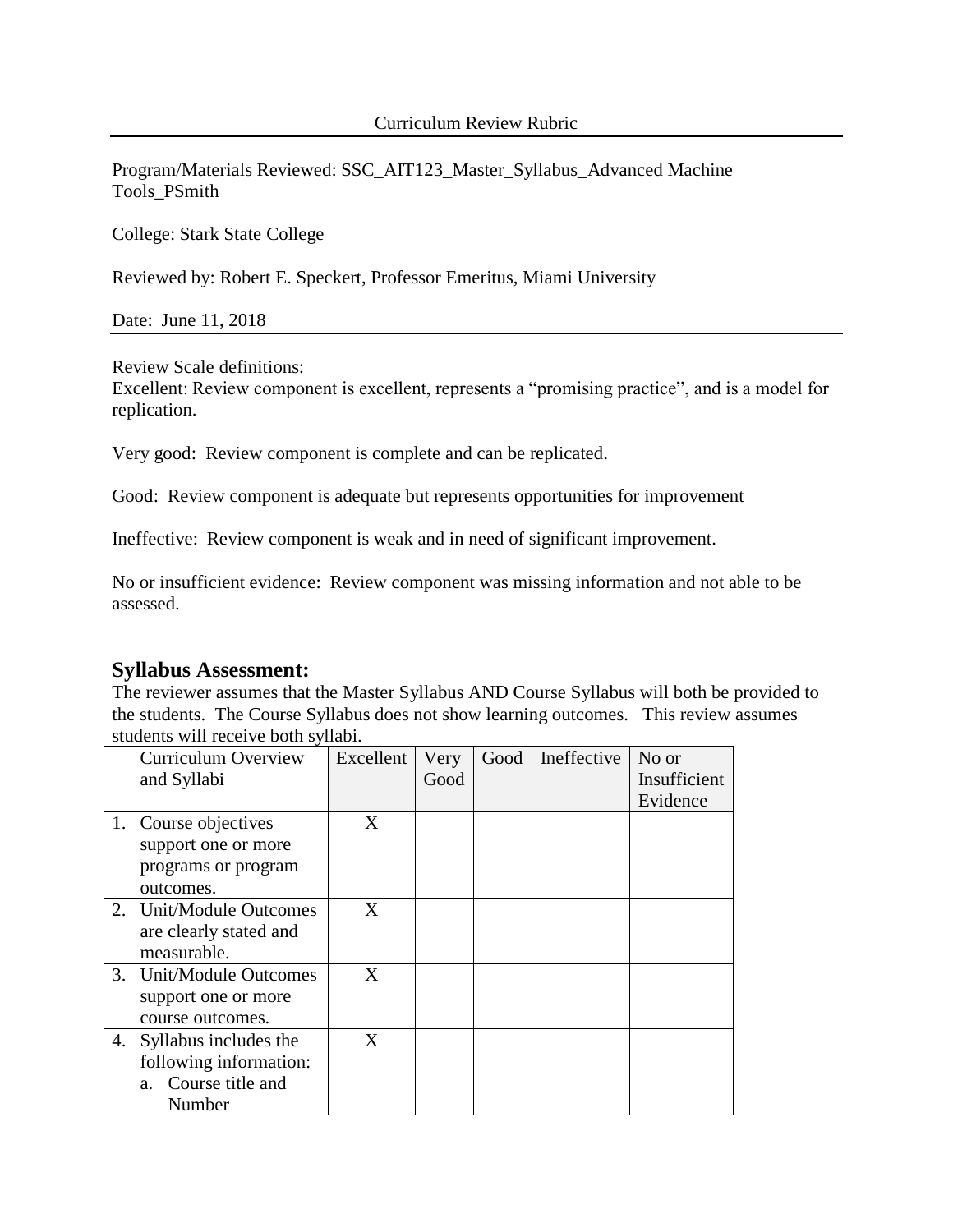| b.                                                                      | Credit hours             |  |  |  |  |  |
|-------------------------------------------------------------------------|--------------------------|--|--|--|--|--|
| $\mathbf{c}$ .                                                          | Pre-requisites           |  |  |  |  |  |
| d.                                                                      | Course description       |  |  |  |  |  |
| e.                                                                      | Plagiarism policy        |  |  |  |  |  |
| f.                                                                      | ADA                      |  |  |  |  |  |
|                                                                         | Statement/Policy         |  |  |  |  |  |
| g.                                                                      | <b>Student Resources</b> |  |  |  |  |  |
| h.                                                                      | Institutional            |  |  |  |  |  |
|                                                                         | Policies/Procedures      |  |  |  |  |  |
| i.                                                                      | <b>Technical Support</b> |  |  |  |  |  |
| $\mathbf{1}$                                                            | <b>Grading Policy</b>    |  |  |  |  |  |
|                                                                         | stated clearly and       |  |  |  |  |  |
|                                                                         | how grades are           |  |  |  |  |  |
|                                                                         | calculated               |  |  |  |  |  |
| k.                                                                      | Criteria by which        |  |  |  |  |  |
|                                                                         | student work will        |  |  |  |  |  |
|                                                                         | be evaluated             |  |  |  |  |  |
|                                                                         | (Rubric)                 |  |  |  |  |  |
|                                                                         |                          |  |  |  |  |  |
| Comments or Recommendations Specific to Curriculum Overview and Syllabi |                          |  |  |  |  |  |
|                                                                         |                          |  |  |  |  |  |

Excellent syllabus. Meets all criteria listed. Very clear expectations for students. Students should be given both this Master Syllabus and the Class Syllabus.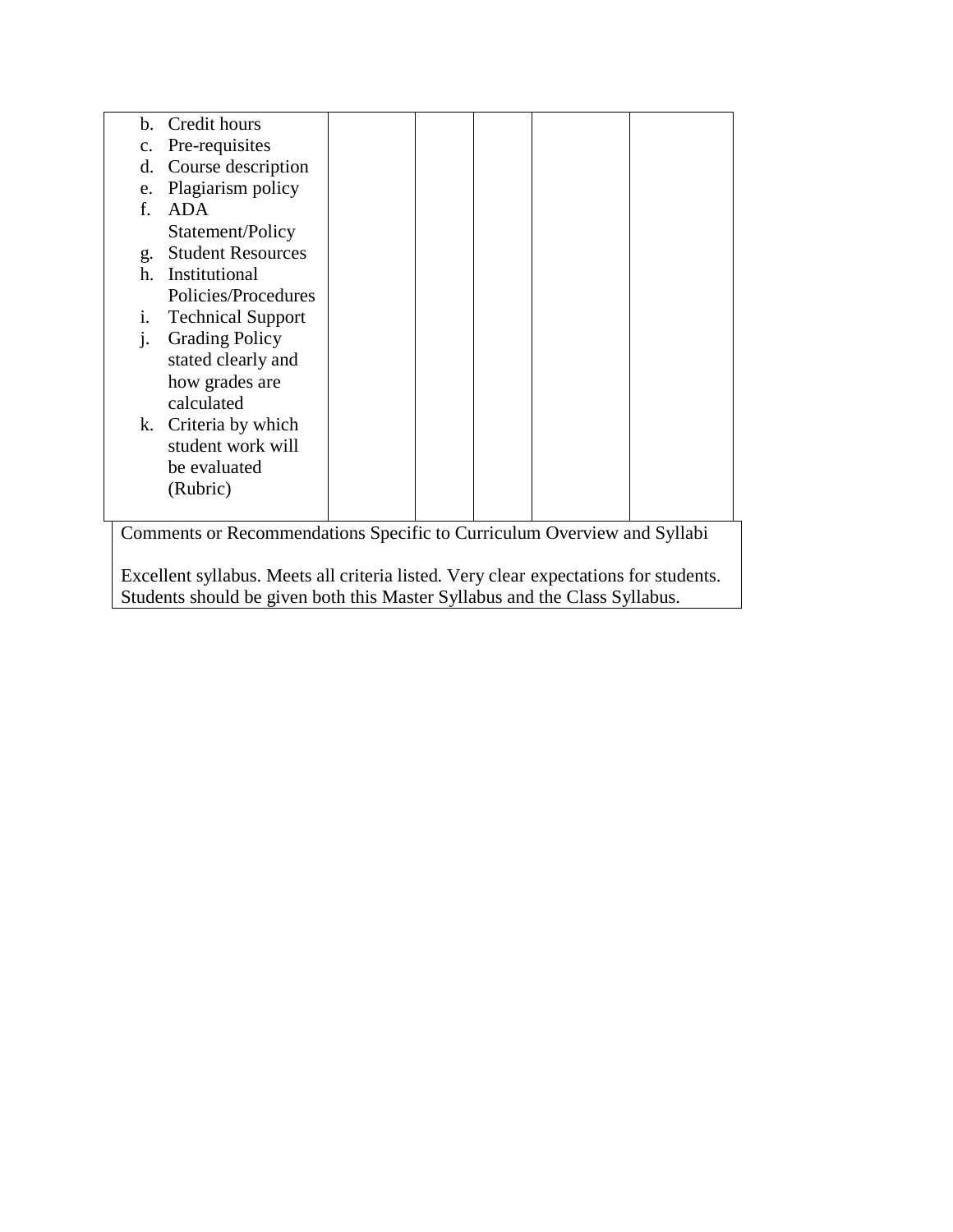# **Robert E. Speckert**

Professor Emeritus

Miami University, Department of Engineering Technology

513-785-1810, speckere@miamioh.edu

### **Education:**

1975-1980 University of Cincinnati. Master of Business Administration Degree, Quantitative Analysis major. 1973-1975 Miami University, Oxford, OH. Bachelor of Science degree in Applied Science, Engineering Technology major.

1971-1973 Cincinnati Technical College. Associate of Applied Science degree, Engineering Technology major. **Certifications:**

- Certified Manufacturing Engineer (Society of Manufacturing Engineers)
- Academic Jonah (Avraham Y. Goldratt Institute)

## **Additional Training**: (some activities)

- Train the Trainer in Nano Technology, Penn State University, August 2009
- Nano Technology, Penn State University, May 2009
- Nano Technology, January 2009, Las Vegas (sponsored by NSF)
- Geometric Dimensioning and Tolerancing, March 2-3, 2008, Detroit, Michigan.
- Lab View workshops, National Instruments, various dates.
- Lean Manufacturing, Fanuc Robots, Mason, OH February 2005
- Academic Jonah Training on Theory of Constraints, Avraham Y. Goldratt Institute's program on Theory of Constraints/Continuous Improvement, Summer 1992
- Quality in Daily Work, Procter and Gamble's (P&G) Total Quality Management program, Spring 1992
- Team Member Training, Procter and Gamble's (P&G) Continuous Improvement program, Summer 1992
- Executive Decision Making, Avraham Y. Goldratt Institute's program on Theory of Constraints/Total Quality Management, Fall 1991

### **Experience:**

Jan. 1985 – Present: Miami University, 1601 University Blvd., Hamilton, OH 45011 (513-785-1810) 1985-1997: Associate Professor and Chair; 1997-2006: Professor and Chair; 2006-Present: Professor and Assistant Chair; 2013 Professor Emeritus

- June 1975 Jan 1985: Cincinnati Technical College 1.5 years as Division Coordinator of Cooperative Education and Public Relations. 8.0 years as Instructor/Program coordinator for Electro-Mechanical Engineering Technology and Computer Integrated Manufacturing Technology. Spent 6 months at Cincinnati Milacron in customer training.
- Sept. 1974 Sept. 1975: Kenner Products, Cincinnati, OH. Computer Operator. I operated a Burrough's 3500 system processing a variety of business reports.

June 1973 - Sept. 1974: General Electric Company, Evendale, OH. Engineering Assistant.

### **Consulting and Seminars Presented:** (partial list)

2017 – Consultant for Lorain County Community College. Developed a Manufacturing Foundations Curriculum and pathway.

2017 – Served as Subject Matter Expert/Consultant on CNC programming curriculum for Cincinnati State Technical and Community College

2005-present Educational Consultant for Ohio Department of Higher Education, TechPrep, and others on various projects including curriculum review, curriculum development, program assessment, and continuous improvement. 2010-present Consultant, TechPrep of Greater Cincinnati

2006-2017 Consultant, Ohio Board of Regents, Transfer and Articulation

2006 Consultant, University of Cincinnati—College of Applied Science, Spring and Fall 2006. I worked with the administration on assessment processes.

2006-2007 Consultant for Tipco Punch, Inc, in Fairfield assisting them with quality control issues.

2004 Assessment Consultant, University of Cincinnati—College of Applied Science.